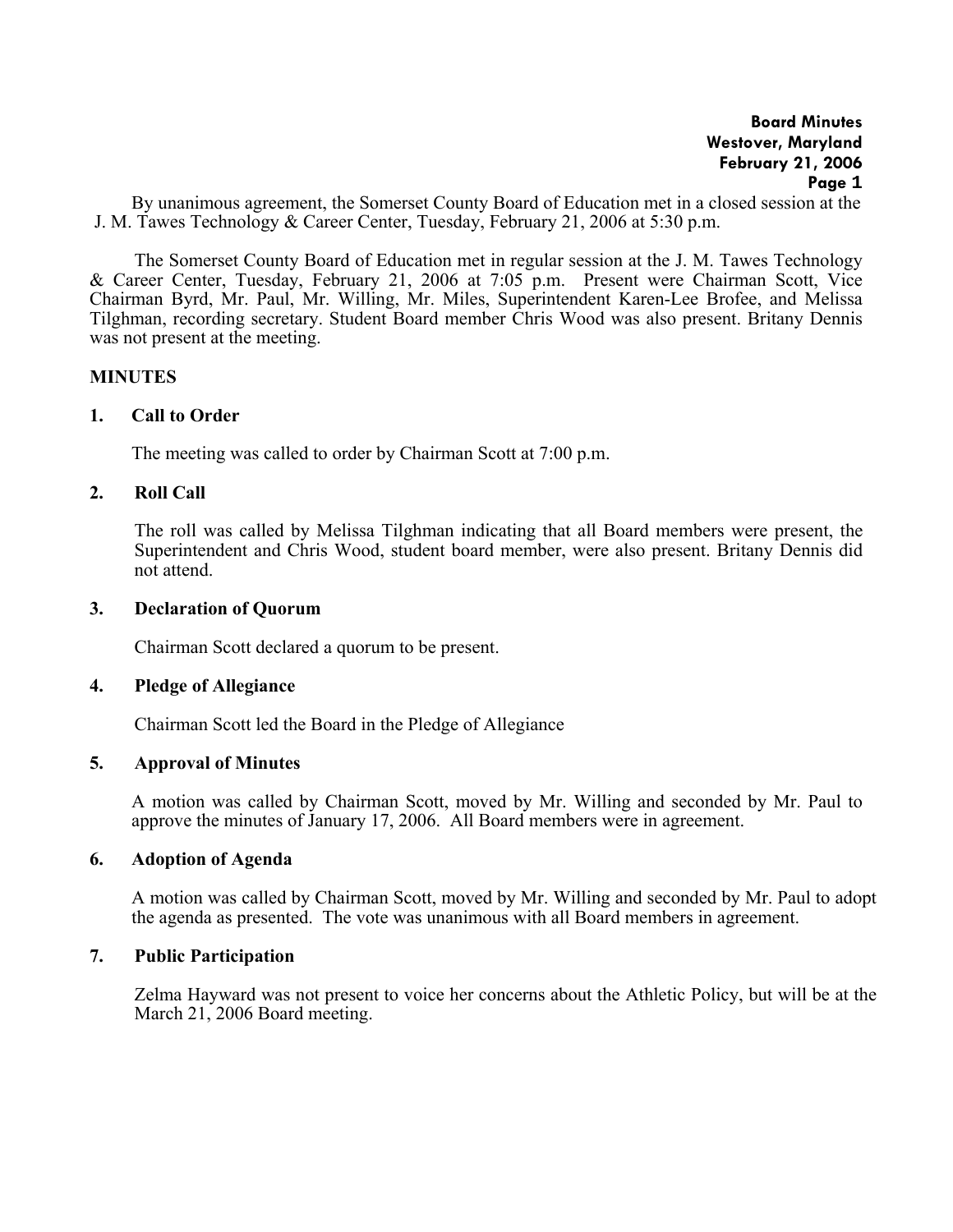## **8. Student Board Members Report**

 Student Board member Chris Wood gave a wonderful report for Washington High School. Britany Dennis of Crisfield High School did not attend the board meeting.

# **9. DAR Winners**

 Jane King enlightened the Board with information about the DAR contest. Ms. King introduced Barbara Bloodsworth who helps organize and distribute information to the schools regarding the contest. The DAR is an active club that organizes promoting patriotism. Ms. Bloodsworth introduced Nick Long, DAR contest winner and his family. Nick enlightened the board by reading his winning "Patriotism" essay about Ben Franklin. After reading his essay Mrs. Bloodsworth presented him with a \$50 savings bond. Mr. Scott along with all Board members thanked Nick for a job well done.

# **10. Deal Island School**

Mr. Forbush gave the Board highlights concerning his school. He passed out a brochure containing school data. Mr. Forbush listed the following reasons his school has been doing so well 1) their 90 minute reading program, 2) the thirty minutes students receive for reading and math intervention 3) the Learning Support Specialist, 4) Reading and Math Clubs, 5) Quarterly and Course incentives and 6) a supportive PTA. Deal Island School's Volunteer program is improving and Math Night was a success. Mr. Scott thanked Mr. Forbush for his school report.

## **11. Old Business**

## **Policies**

Mr. Paul moved and Mr. Miles seconded to approve the Student Service policies #600 series. Policies #600-5 and #600-7 were tabled as changes will be made at a later date. Policies #600-6 and #600-8 have been combined with policy #600-7. With Mr. Paul complimenting policy 600-3.2 (Nutrition in Schools), the policies were approved with all Board members in agreement.

#### **Proposed 2006-2007 School Calendar**

Before the calendar was voted upon, Dr. Brofee asked the Board to think about testing and that it should be considered an issue for starting before Labor Day. Mr. Bloodsworth gave a report containing the votes of teachers and parents with 358 to 562 voting to start After Labor Day and website responses voting 21 to 39 to start After Labor Day. After taking in reviewing teacher community votes, the consensus of the Board was to start he 2006-2007 school year after Labor Day. A motion was called by Chairman Scott, moved by Mr. Paul and seconded Mr. Willing to approve the 2006-2007 School Calendar to start After Labor Day.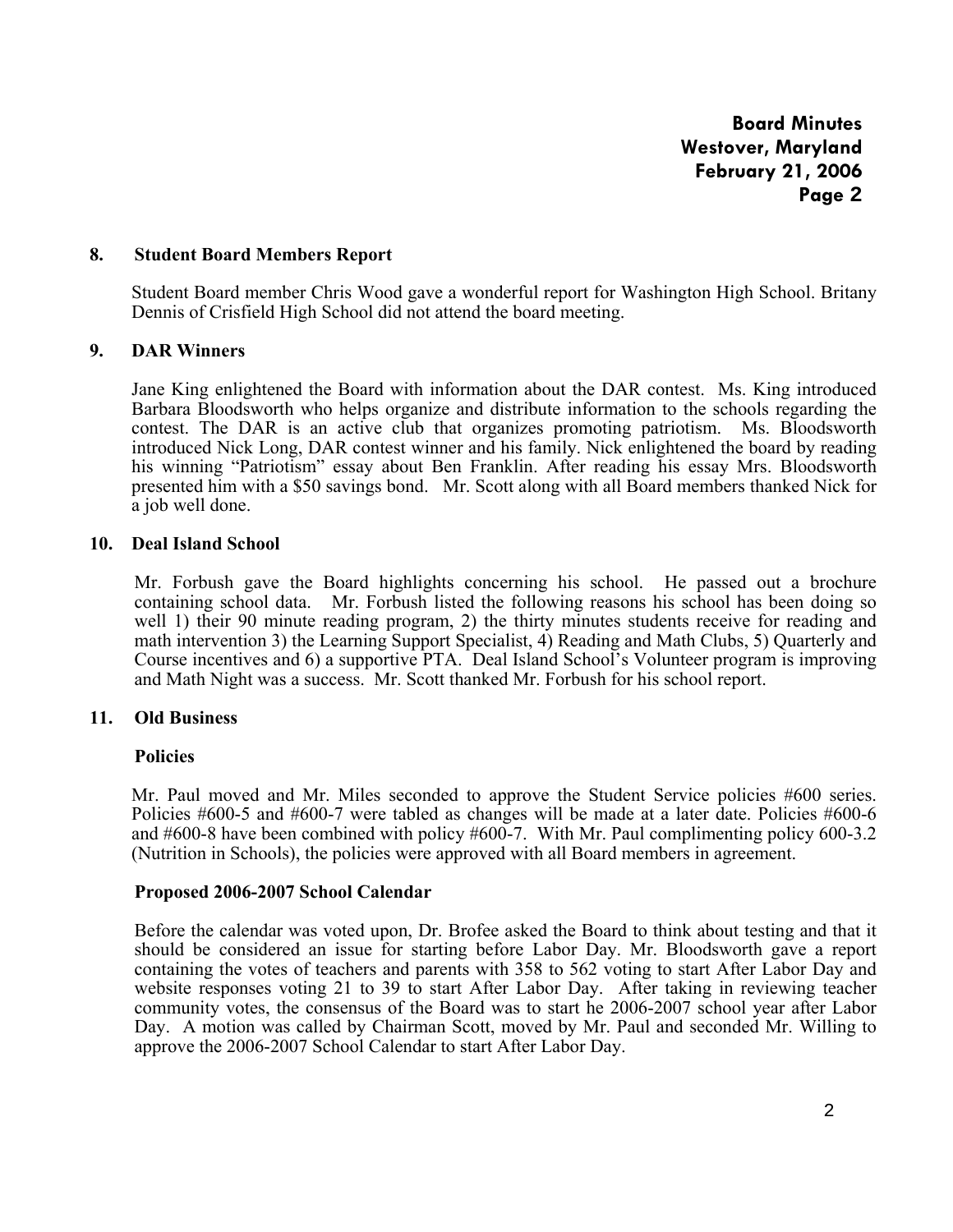## **12. New business**

Dr. Brofee presented the #100 series policies to the Board for revision, review and recommended changes. The Board will review and vote at the March 21, 2006 Board meeting.

According to Policy #100-3 (Ethics Panel Nomination), Dr. Brofee requested the Board nominate two members of the Board to serve on the panel. Chairman Scott was nominated for the Northern end of Somerset County and Vice Chairman Byrd was nominated for the Southern end.

Mr. Willing moved and Vice Chairman Byrd seconded to approve Dr. Brofee's request to move the March 31, 2006 inservice to the end the 2005-2006 school year. The vote was unanimous.

Dr. Brofee presented a Bridge to Excellence Priorities presentation on the 2007 Budget Obligations discussed at the Steering Team Committee and how the funds were spent.

Upon the recommendation of Dr. Brofee, Mr. Paul moved and Mr. Willing seconded to approved the request to ask the commissioners for additional funds to cover reoccurring cost in the amount of \$363,000.00. The vote was unanimous.

#### **Facilities and Transportation**

Mr. Daugherty informed the Board that Mr. Matthews had fallen, broken his hip, and is in recovery after surgery. The Food Service program is going well and Mrs. Riggin is doing a great job.

Mr. Daugherty asked the Board for approval of his Change Order Request in the amount of \$31,000.00 to add blue carpet to Woodson' gym floor. After assuring the Board that there was enough money in the budget, Mr. Miles moved and Vice Chairman Byrd seconded to approve his request. The Board was also informed that there had been an additional \$4,750.00 added to Woodson's previous construction cost. Relocatables had to be placed at the schools to house the Pre K and K students originally thought to be attending the Whittington Elementary School with the Shore Up Inc. The Board was also informed that the Woodson sewer lift system will be thousands of dollars and will be given an exact amount when the information is received.

Upon the request of Mr. Daugherty, a motion was called by Mr. Scott, moved by Mr. Paul and seconded by Vice Chairman Byrd to approve Somerset Intermediate's Bid Approval.

Upon Mr. Daugherty's request, Mr. Willing moved and Mr. Paul seconded to approve Somerset Intermediate's Low Voltage Package. Mr. Daugherty also presented the Board with the ESMEC Health and Energy Update.

Mr. Daugherty presented to the Board, the Safety and Security Assessment done by John Reginaldi. Principals will be informed of issues concerning their schools and floor plans will be given to the law enforcement. Chairman Scott thanked Mr. Daugherty for his report.